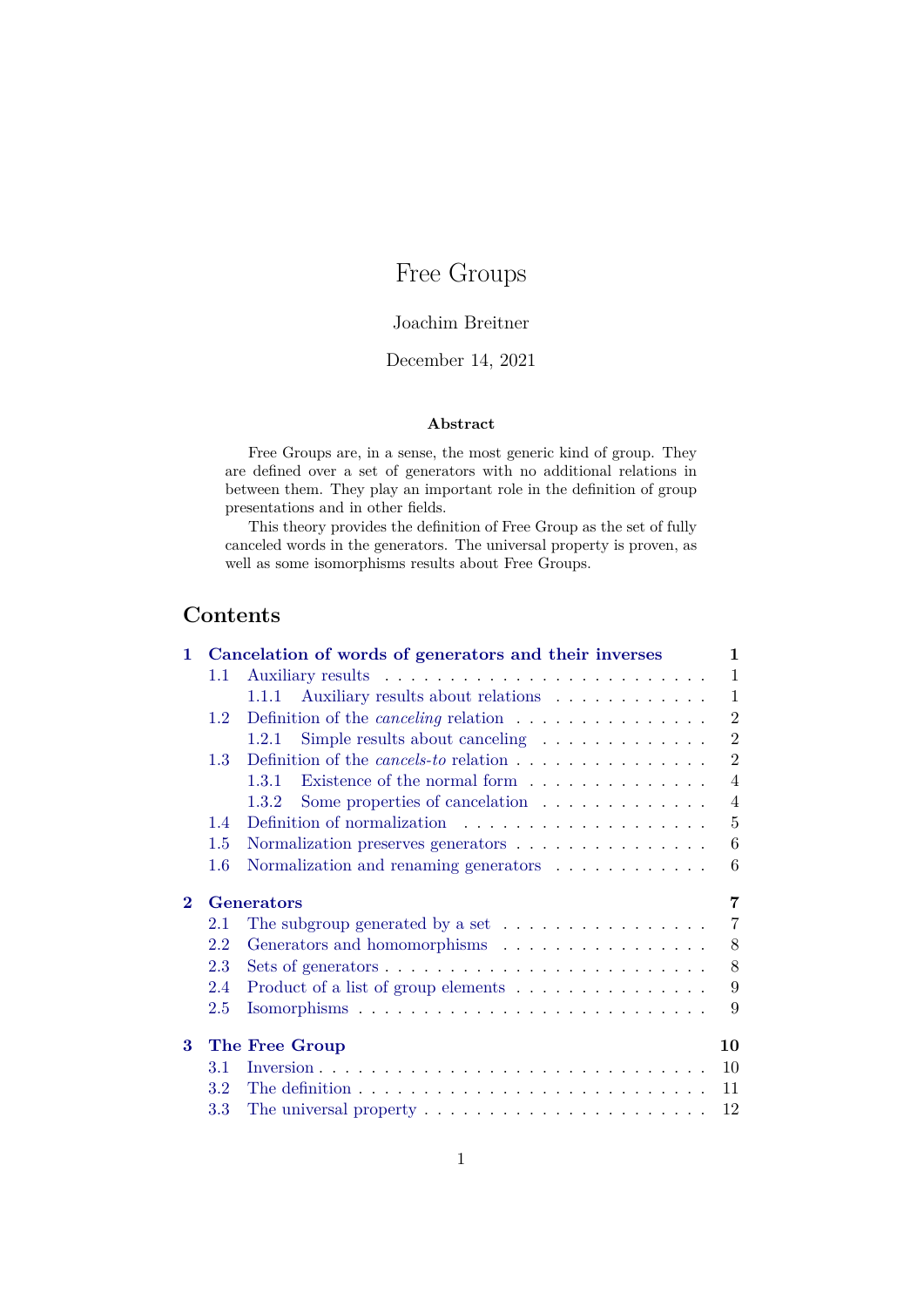| 4 The Unit Group |                                                                                      | 13 |
|------------------|--------------------------------------------------------------------------------------|----|
|                  | 5 The group C <sub>2</sub>                                                           | 14 |
|                  | 6 Isomorphisms of Free Groups                                                        | 14 |
|                  | 6.1 The Free Group over the empty set $\dots \dots \dots \dots \dots \dots$ 14       |    |
|                  | 6.2 The Free Group over one generator $\dots \dots \dots \dots \dots \dots \dots$ 15 |    |
|                  | 6.3 Free Groups over isomorphic sets of generators 15                                |    |
|                  | 6.4 Bases of isomorphic free groups 15                                               |    |
|                  | 7 The Ping Pong lemma                                                                | 16 |

# <span id="page-1-0"></span>**1 Cancelation of words of generators and their inverses**

**theory** *Cancelation* **imports** *HOL*−*Proofs*−*Lambda*.*Commutation* **begin**

This theory defines cancelation via relations. The one-step relation *cancels-to-1 a b* describes that *b* is obtained from *a* by removing exactly one pair of generators, while *cancels-to* is the reflexive transitive hull of that relation. Due to confluence, this relation has a normal form, allowing for the definition of *normalize*.

## <span id="page-1-1"></span>**1.1 Auxiliary results**

Some lemmas that would be useful in a more general setting are collected beforehand.

#### <span id="page-1-2"></span>**1.1.1 Auxiliary results about relations**

These were helpfully provided by Andreas Lochbihler.

**theorem** *lconfluent-confluent*: [[ *wfP* (*R^*−−*1* ); V *a b c*. *R a b* =⇒ *R a c* =⇒ ∃ *d*. *R^*∗∗ *b d* ∧ *R^*∗∗ *c d* ]] =⇒ *confluent R*  $\langle proof \rangle$ 

**lemma** *confluentD*:

[[ *confluent R*; *R^*∗∗ *a b*; *R^*∗∗ *a c* ]] =⇒ ∃ *d*. *R^*∗∗ *b d* ∧ *R^*∗∗ *c d*  $\langle proof \rangle$ 

**lemma** *tranclp-DomainP*: *R^*++ *a b* =⇒ *Domainp R a*  $\langle proof \rangle$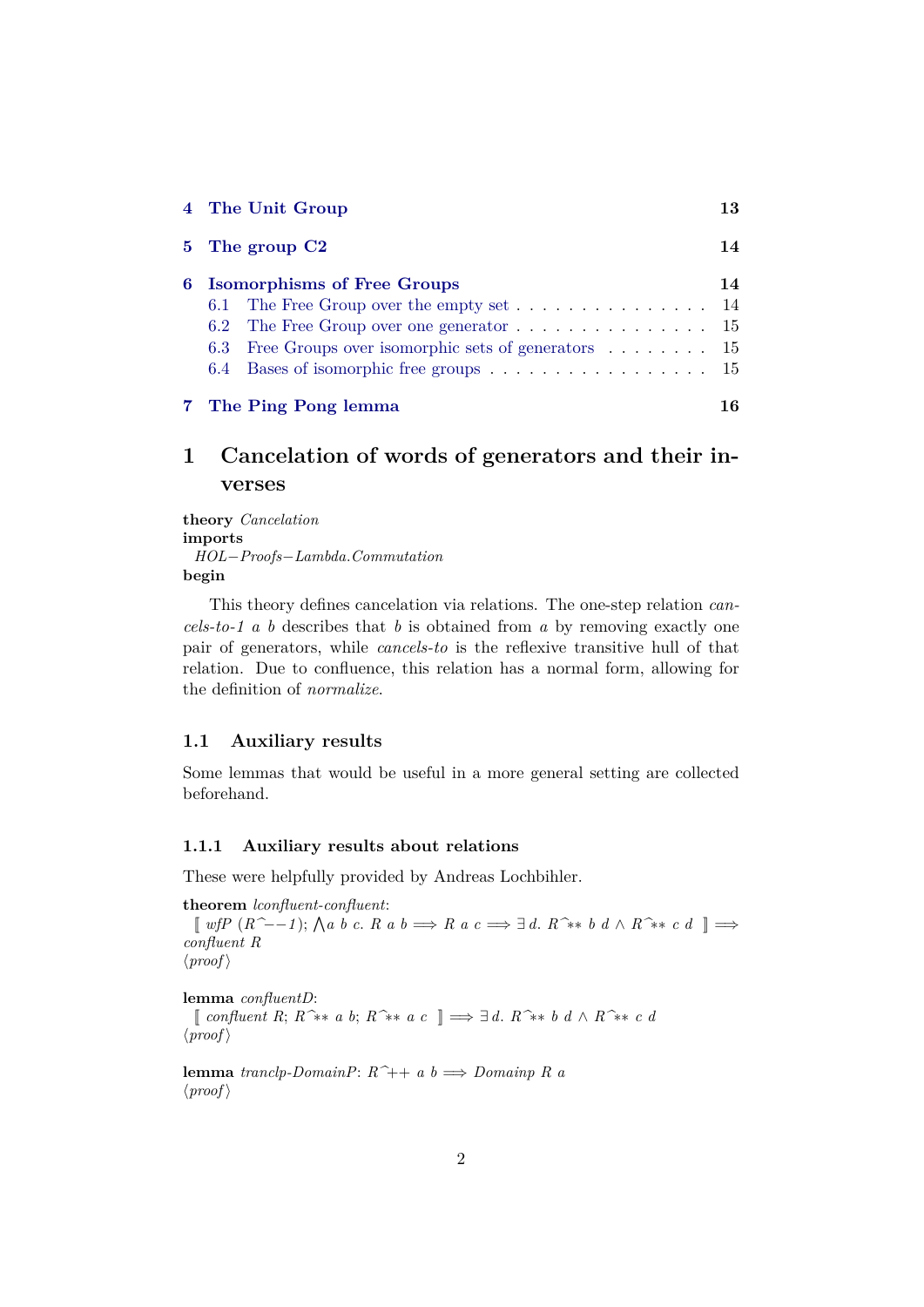**lemma** *confluent-unique-normal-form*:

[[ *confluent R*; *R^*∗∗ *a b*; *R^*∗∗ *a c*; ¬ *Domainp R b*; ¬ *Domainp R c* ]] =⇒ *b* = *c*  $\langle proof \rangle$ 

#### <span id="page-2-0"></span>**1.2 Definition of the** *canceling* **relation**

**type-synonym**  $'a \ q-i = (bool \times a)$ **type-synonym** 'a word-g-i = 'a g-i list

These type aliases encode the notion of a "generator or its inverse"  $(a \cdot a)$  $q-i$ ) and the notion of a "word in generators and their inverses" ('a word- $q-i$ ), which form the building blocks of Free Groups.

**definition** *canceling* :: '*a*  $q-i \Rightarrow 'a \ q-i \Rightarrow bool$ **where** *canceling*  $a \, b = ((\text{snd } a = \text{snd } b) \land (\text{fst } a \neq \text{fst } b))$ 

#### <span id="page-2-1"></span>**1.2.1 Simple results about canceling**

A generators cancels with its inverse, either way. The relation is symmetic.

**lemma** *cancel-cancel*:  $[$  *canceling a b*; *canceling b c*  $] \implies a = c$  $\langle proof \rangle$ 

**lemma** *cancel-sym*: *canceling a b*  $\implies$  *canceling b a*  $\langle proof \rangle$ 

**lemma** *cancel-sym-neg*:  $\neg$ *canceling a b*  $\implies \neg$ *canceling b a*  $\langle proof \rangle$ 

## <span id="page-2-2"></span>**1.3 Definition of the** *cancels-to* **relation**

First, we define the function that removes the *i*th and  $(i+1)$ st element from a word of generators, together with basic properties.

**definition** *cancel-at* ::  $nat \Rightarrow 'a$  *word-g-i*  $\Rightarrow 'a$  *word-g-i* **where** *cancel-at*  $i \, l = take \, i \, l \, \textcircled{a} \, drop \, (2+i) \, l$ 

```
lemma cancel-at-length[simp]:
  1+i < length l \implies length (\text{cancel-at } i l) = \text{length } l - 2\langle proof \rangle
```

```
lemma cancel-at-nth1 [simp]:
  [n < i; 1+i < length l] \implies (cancel{\text{ and } i} \ l) \cdot n = l! n\langle proof \rangle
```
**lemma** *cancel-at-nth2* [*simp*]: **assumes**  $n \geq i$  **and**  $n < length$   $l - 2$ **shows** (*cancel-at i l*) !  $n = l$  !  $(n + 2)$ 

 $\langle proof \rangle$ 

Then we can define the relation *cancels-to-1-at i a b* which specifies that *b* can be obtained by *a* by canceling the *i*th and  $(i+1)$ st position.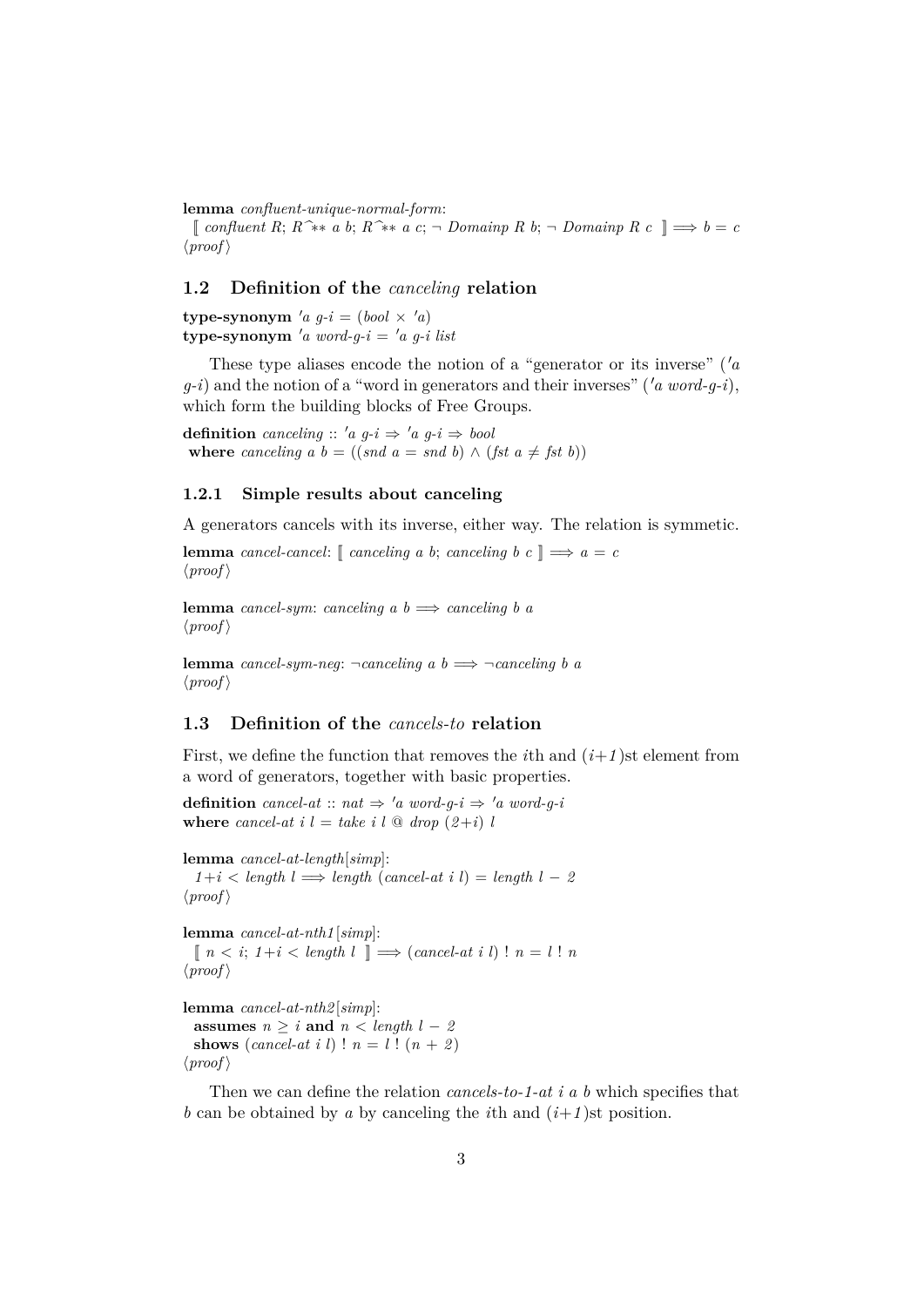Based on that, we existentially quantify over the position *i* to obtain the relation *cancels-to-1*, of which *cancels-to* is the reflexive and transitive closure.

A word is *canceled* if it can not be canceled any futher.

**definition** *cancels-to-1-at* :: *nat*  $\Rightarrow$  '*a word-q-i*  $\Rightarrow$  '*a word-q-i*  $\Rightarrow$  *bool* **where** *cancels-to-1-at i l1 l2* =  $(0 \leq i \land (1+i) < length$  l1 ∧ *canceling* (*l1* ! *i*) (*l1* ! (*1*+*i*))  $\wedge$  ( $l2 = \text{cancel-at } i \; l1$ ))

**definition** *cancels-to-1* :: 'a *word-q-i*  $\Rightarrow$  'a *word-q-i*  $\Rightarrow$  *bool* where *cancels-to-1* l1  $l2 = (\exists i$ . *cancels-to-1-at i l1 l2*)

**definition** *cancels-to* :: 'a *word-q-i*  $\Rightarrow$  'a *word-q-i*  $\Rightarrow$  *bool* **where**  $cancels-to = cancels-to-1^**$ 

**lemma** *cancels-to-trans* [*trans*]:  $\lceil \text{ cancels-to a b}; \text{ cancels-to b c} \rceil \Longrightarrow \text{ cancels-to a c}$  $\langle proof \rangle$ 

**definition** *canceled*  $:: 'a word-q-i \Rightarrow bool$ **where** *canceled*  $l = (\neg$  *Domainp cancels-to-1 l*)

```
lemma cancels-to-1-unfold:
 assumes cancels-to-1 x y
 obtains xs1 x1 x2 xs2
 where x = xs1 \text{ } @ x1 \# x2 \# xs2and y = xs1 @ xs2
   and canceling x1 x2
\langle proof \rangle
```

```
lemma cancels-to-1-fold:
  canceling x1 x2 \implies cancels-to-1 (xs1 \text{ @ } x1 \text{ # } x2 \text{ # } xs2) (xs1 \text{ @ } xs2)\langle proof \rangle
```
#### <span id="page-3-0"></span>**1.3.1 Existence of the normal form**

One of two steps to show that we have a normal form is the following lemma, guaranteeing that by canceling, we always end up at a fully canceled word.

**lemma** *canceling-terminates*: *wfP* ( $cancels-to-1^$ <sup>−</sup>−−1)  $\langle proof \rangle$ 

The next two lemmas prepare for the proof of confluence. It does not matter in which order we cancel, we can obtain the same result.

**lemma** *canceling-neighbor*:

```
assumes cancels-to-1-at i l a and cancels-to-1-at (Suc i) l b
shows a = b
```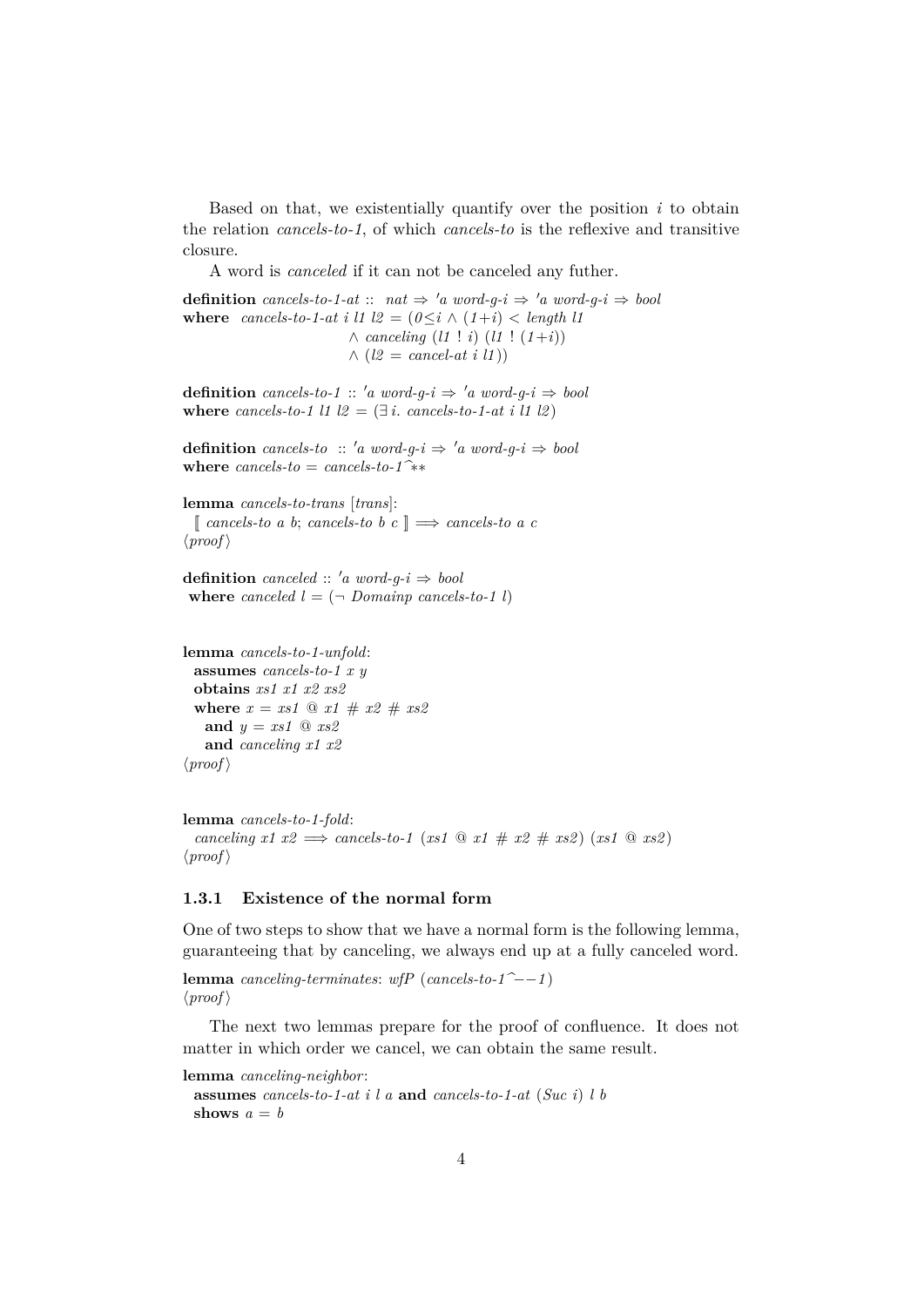#### $\langle proof \rangle$

```
lemma canceling-indep:
```

```
assumes cancels-to-1-at i l a and cancels-to-1-at j l b and j > Suc i
 obtains c where cancels-to-1-at (j - 2) a c and cancels-to-1-at i b c
\langle proof \rangle
```
This is the confluence lemma

```
lemma confluent-cancels-to-1 : confluent cancels-to-1
\langle proof \rangle
```
And finally, we show that there exists a unique normal form for each word.

```
lemma norm-form-uniq:
 assumes cancels-to a b
    and cancels-to a c
    and canceled b
    and canceled c
 shows b = c\langle proof \rangle
```
## <span id="page-4-0"></span>**1.3.2 Some properties of cancelation**

Distributivity rules of cancelation and *append*.

```
lemma cancel-to-1-append:
 assumes cancels-to-1 a b
  shows cancels-to-1 (l@a@l') (l@b@l')
\langle proof \rangle
```

```
lemma cancel-to-append:
 assumes cancels-to a b
  shows cancels-to (l@a@l') (l@b@l')\langle proof \rangle
```

```
lemma cancels-to-append2 :
 assumes cancels-to a a'
     and cancels-to b b'
  shows cancels-to (a@b) (a@b')\langle proof \rangle
```
The empty list is canceled, a one letter word is canceled and a word is trivially cancled from itself.

```
lemma empty-canceled[simp]: canceled []
\langle proof \rangle
```
**lemma** *singleton-canceled*[*simp*]: *canceled* [*a*]  $\langle proof \rangle$ 

**lemma** *cons-canceled*: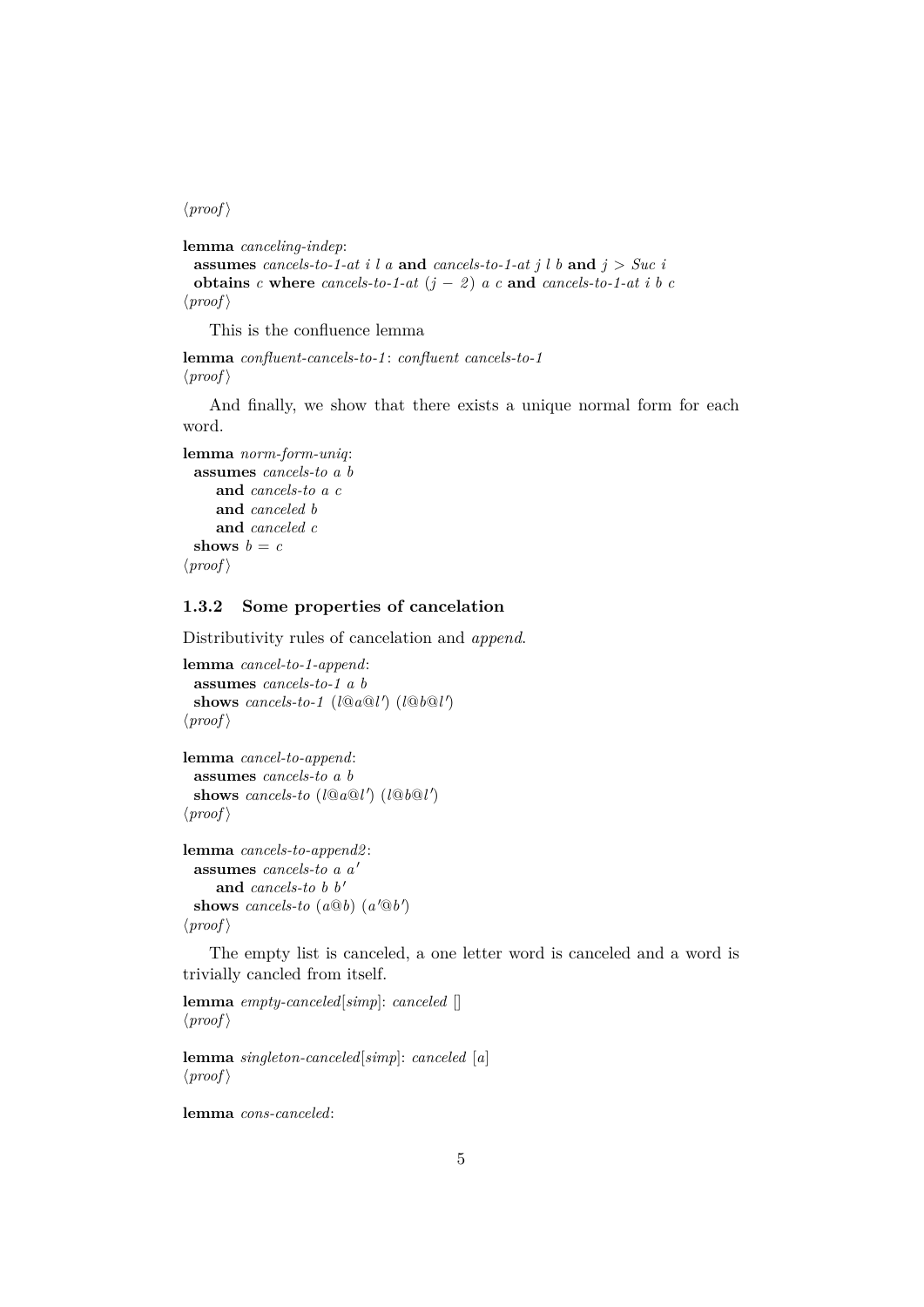```
assumes canceled (a#x)
 shows canceled x
\langle proof \rangle
```
**lemma** *cancels-to-self* [*simp*]: *cancels-to l l*  $\langle proof \rangle$ 

# <span id="page-5-0"></span>**1.4 Definition of normalization**

Using the THE construct, we can define the normalization function *normalize* as the unique fully cancled word that the argument cancels to.

**definition** *normalize* :: 'a word-g-i  $\Rightarrow$  'a word-g-i where *normalize*  $l = (THE \, l'. \, cancels-to \, l \, l' \wedge \, canceled \, l')$ 

Some obvious properties of the normalize function, and other useful lemmas.

#### **lemma**

```
shows normalized-canceled[simp]: canceled (normalize l)
 and normalized-cancels-to[simp]: cancels-to l (normalize l)
\langle proof \rangle
```

```
lemma normalize-discover:
 assumes canceled l'
     and cancels-to l l'
  shows normalize l = l'\langle proof \rangle
```
Words, related by cancelation, have the same normal form.

```
lemma normalize-canceled[simp]:
 assumes cancels-to l l'
 shows normalize l = normalize l'\langle proof \rangle
```
Normalization is idempotent.

```
lemma normalize-idemp[simp]:
 assumes canceled l
 shows normalize l = l\langle proof \rangle
```
This lemma lifts the distributivity results from above to the normalize function.

```
lemma normalize-append-cancel-to:
 assumes cancels-to 11 11'
 and cancels-to 12 \frac{12}{9}shows normalize (l1 \tQ l2) = normalize (l1' \tQ l2')\langle proof \rangle
```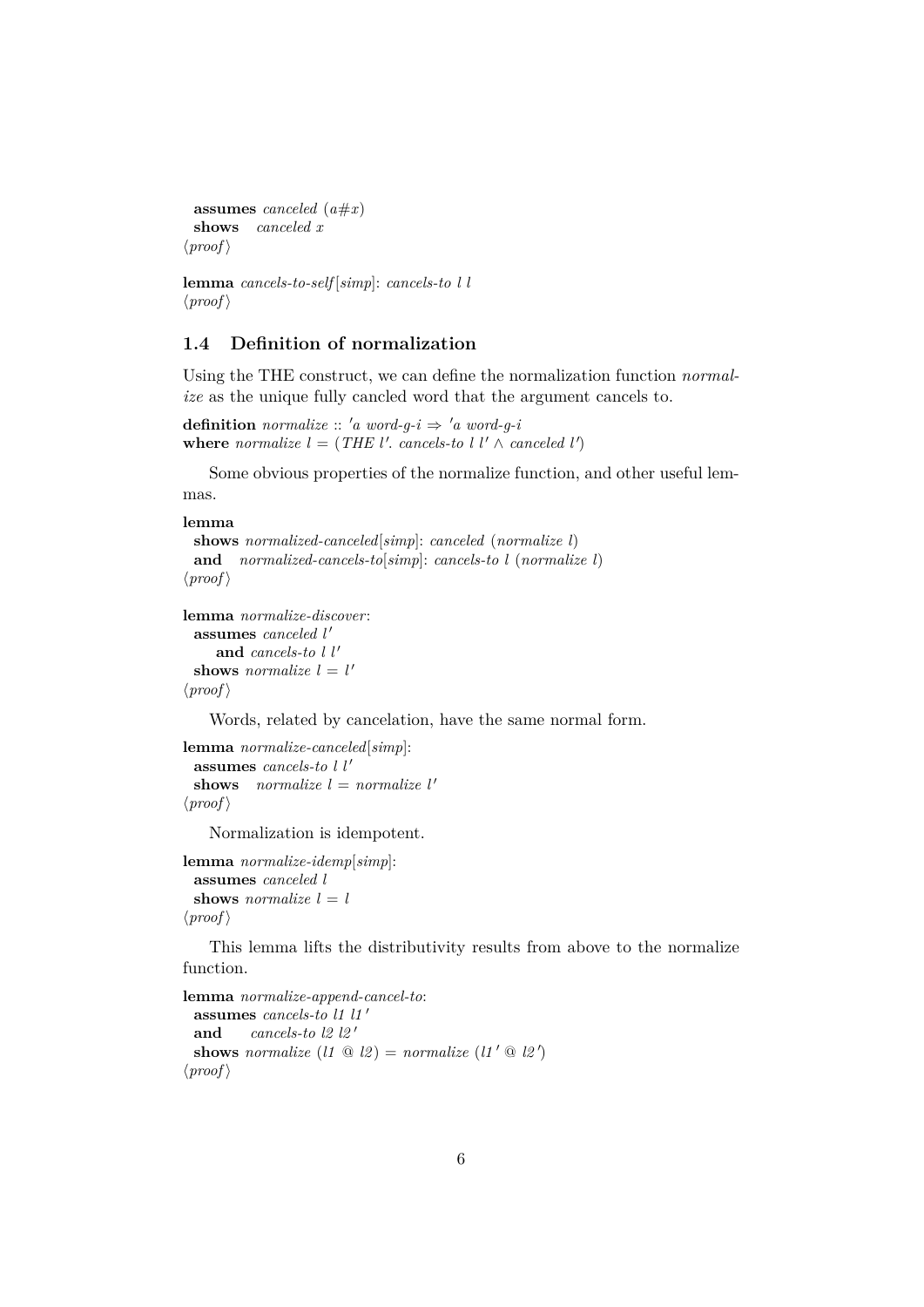#### <span id="page-6-0"></span>**1.5 Normalization preserves generators**

Somewhat obvious, but still required to formalize Free Groups, is the fact that canceling a word of generators of a specific set (and their inverses) results in a word in generators from that set.

```
lemma cancels-to-1-preserves-generators:
 assumes cancels-to-1 l l'
     and l \in lists (UNIV × gens)
  shows l' \in lists (UNIV \times gens)
\langle proof \ranglelemma cancels-to-preserves-generators:
 assumes cancels-to l l'
     and l \in lists (UNIV × gens)
  shows l' \in lists (UNIV \times gens)
\langle proof \ranglelemma normalize-preserves-generators:
```

```
assumes l \in lists (UNIV × gens)
   shows normalize l \in lists (UNIV \times qens)
\langle proof \rangle
```
Two simplification lemmas about lists.

**lemma** *empty-in-lists*[*simp*]:  $[$   $\in$  *lists A*  $\langle proof \rangle$ 

```
lemma lists-empty[simp]: lists \{\} = \{\|\}\langle proof \rangle
```
#### <span id="page-6-1"></span>**1.6 Normalization and renaming generators**

Renaming the generators, i.e. mapping them through an injective function, commutes with normalization. Similarly, replacing generators by their inverses and vica-versa commutes with normalization. Both operations are similar enough to be handled at once here.

**lemma** *rename-gens-cancel-at*: *cancel-at i* (*map f l*) = *map f* (*cancel-at i l*)  $\langle proof \rangle$ 

```
lemma rename-gens-cancels-to-1 :
 assumes inj f
     and cancels-to-1 l l'
   shows cancels-to-1 (map (map-prod f g) l) (map (map-prod f g) l')
\langle proof \rangle
```

```
lemma rename-gens-cancels-to:
 assumes inj f
     and cancels-to l l'
    shows cancels-to (map \ (map\ product\ f\ g\ )\ l) (map \ (map\ product\ f\ g\ )\ l')
```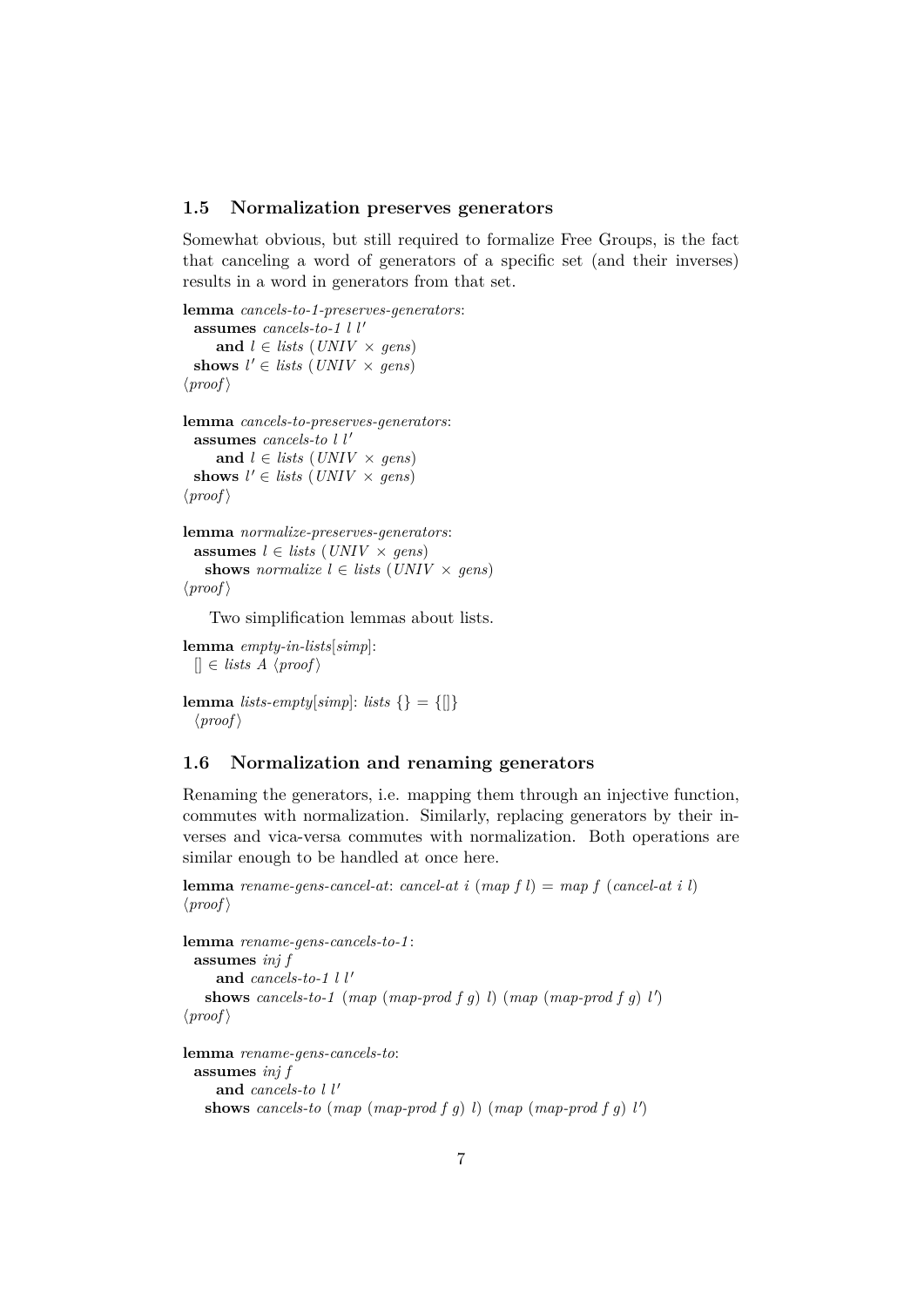$\langle proof \rangle$ 

```
lemma rename-gens-canceled:
 assumes inj-on g (snd'set l)
     and canceled l
 shows canceled (map (map-prod f g) l)
\langle proof \rangle
```

```
lemma rename-gens-normalize:
 assumes inj f
 and inj-on g (snd ' set l)
 shows normalize (map (map-prod f g) l) = map (map-prod f g) (normalize l)
\langle proof \rangle
```
**end**

# <span id="page-7-0"></span>**2 Generators**

```
theory Generators
imports
  HOL−Algebra.Group
  HOL−Algebra.Lattice
begin
```
This theory is not specific to Free Groups and could be moved to a more general place. It defines the subgroup generated by a set of generators and that homomorphisms agree on the generated subgroup if they agree on the generators.

**notation** *subgroup* ( $\text{infix} \leq 80$ )

# <span id="page-7-1"></span>**2.1 The subgroup generated by a set**

The span of a set of subgroup generators, i.e. the generated subgroup, can be defined inductively or as the intersection of all subgroups containing the generators. Here, we define it inductively and proof the equivalence

**inductive-set** gen-span :: ('a,'b) monoid-scheme  $\Rightarrow$  'a set  $\Rightarrow$  'a set ( $\langle \cdot \rangle$ ) **for** *G* **and** *gens* **where** gen-one [introl, simp]:  $\mathbf{1}_G \in \langle \text{gens} \rangle_G$  $gen-gens: x \in \text{gens} \Longrightarrow x \in \text{gens}_{G}$  $\left| \text{gen-inv: } x \in \langle \text{gens} \rangle_G \implies \text{inv}_G x \in \langle \text{gens} \rangle_G$  $\left| \varphi \right| \left| \varphi \right| \left| \varphi \right| \left| \varphi \right| \leq \left| \varphi \right| \left| \varphi \right| \leq \left| \varphi \right| \left| \varphi \right| \leq \left| \varphi \right| \left| \varphi \right| \leq \left| \varphi \right| \left| \varphi \right| \leq \left| \varphi \right| \left| \varphi \right| \leq \left| \varphi \right| \left| \varphi \right| \leq \left| \varphi \right| \left| \varphi \right| \leq \left| \varphi \right| \left| \varphi \right| \leq \left| \varphi \right| \left| \$ **lemma** (**in** *group*) *gen-span-closed*: **assumes** *gens* ⊆ *carrier G* **shows**  $\langle \text{gens} \rangle_G \subseteq \text{carrier } G$ 

 $\langle proof \rangle$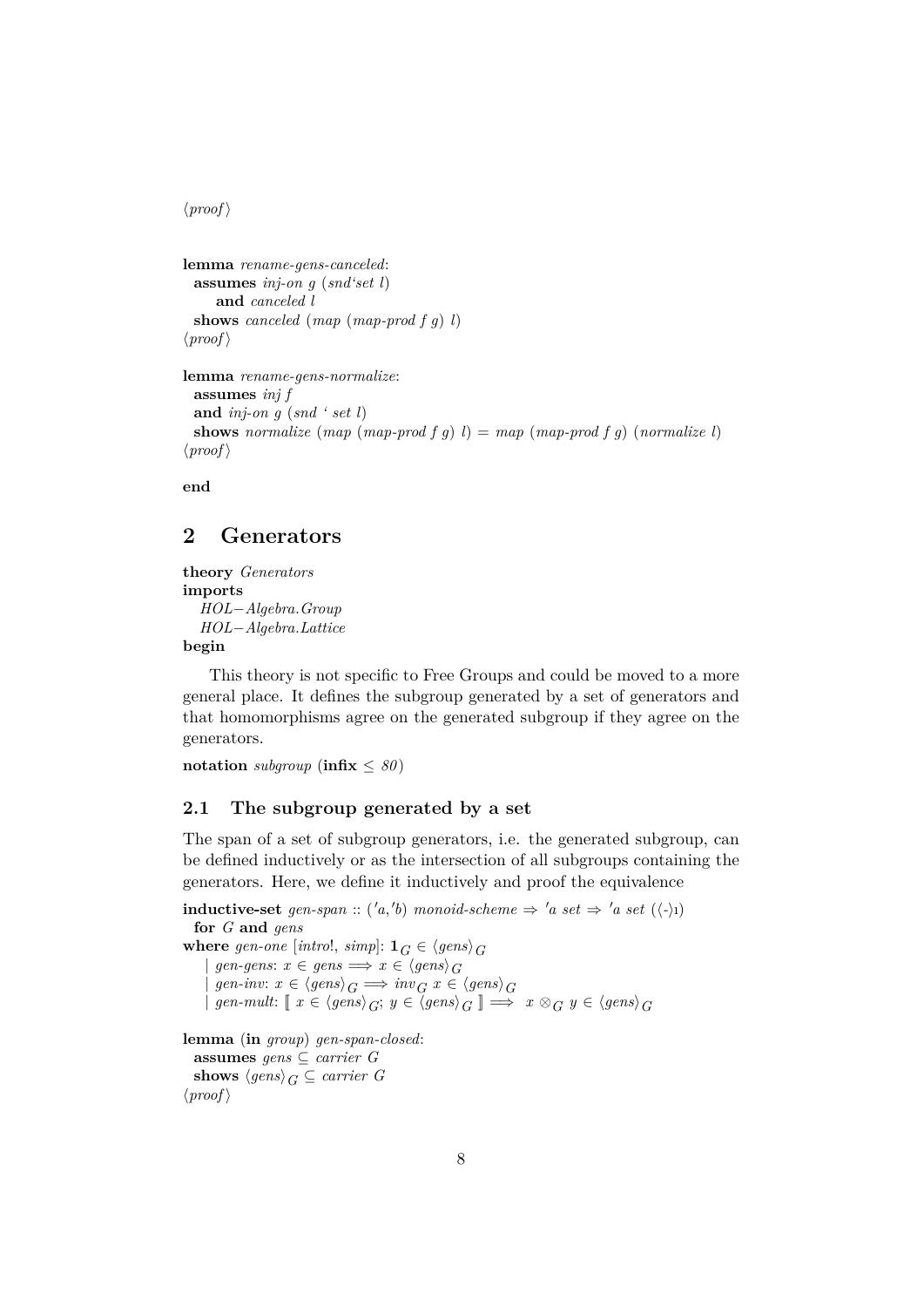**lemma** (**in** *group*) *gen-subgroup-is-subgroup*:  $gens \subseteq carrier \ G \Longrightarrow \langle genes \rangle_G \leq G$  $\langle proof \rangle$ 

**lemma** (**in** *group*) *gen-subgroup-is-smallest-containing*: **assumes** *gens* ⊆ *carrier G* **shows**  $\bigcap$  {*H*. *H* ≤ *G* ∧ *gens* ⊆ *H*} =  $\langle$ *gens* $\rangle$ <sub>*G*</sub>  $\langle proof \rangle$ 

## <span id="page-8-0"></span>**2.2 Generators and homomorphisms**

Two homorphisms agreeing on some elements agree on the span of those elements.

```
lemma hom-unique-on-span:
  assumes group G
     and group H
     and gens ⊆ carrier G
     and h \in hom \ G \ Hand h' \in hom \ G \ Hand ∀ g ∈ gens. h g = h<sup>'</sup> g
  shows \forall x \in \langle \text{gens} \rangle_G. h x = h' x
\langle proof \rangle
```
### <span id="page-8-1"></span>**2.3 Sets of generators**

There is no definition for "*gens* is a generating set of *G*". This is easily expressed by  $\langle \text{gens} \rangle = \text{carrier } G$ .

The following is an application of *hom-unique-on-span* on a generating set of the whole group.

```
lemma (in group) hom-unique-by-gens:
  assumes group H
     and gens: \langle \text{gens} \rangle_G = \text{carrier } Gand h ∈ hom G H
      and h' \in hom \ G \ Hand ∀ g ∈ gens. h g = h<sup>'</sup> g
  shows \forall x \in carrier \ G. \ h \ x = h' \ x\langle proof \ranglelemma (in group-hom) hom-span:
```
**assumes** *gens* ⊆ *carrier G* **shows**  $h'(\langle \text{gens} \rangle_G) = \langle h' \text{gens} \rangle_H$  $\langle proof \rangle$ 

## <span id="page-8-2"></span>**2.4 Product of a list of group elements**

Not strictly related to generators of groups, this is still a general group concept and not related to Free Groups.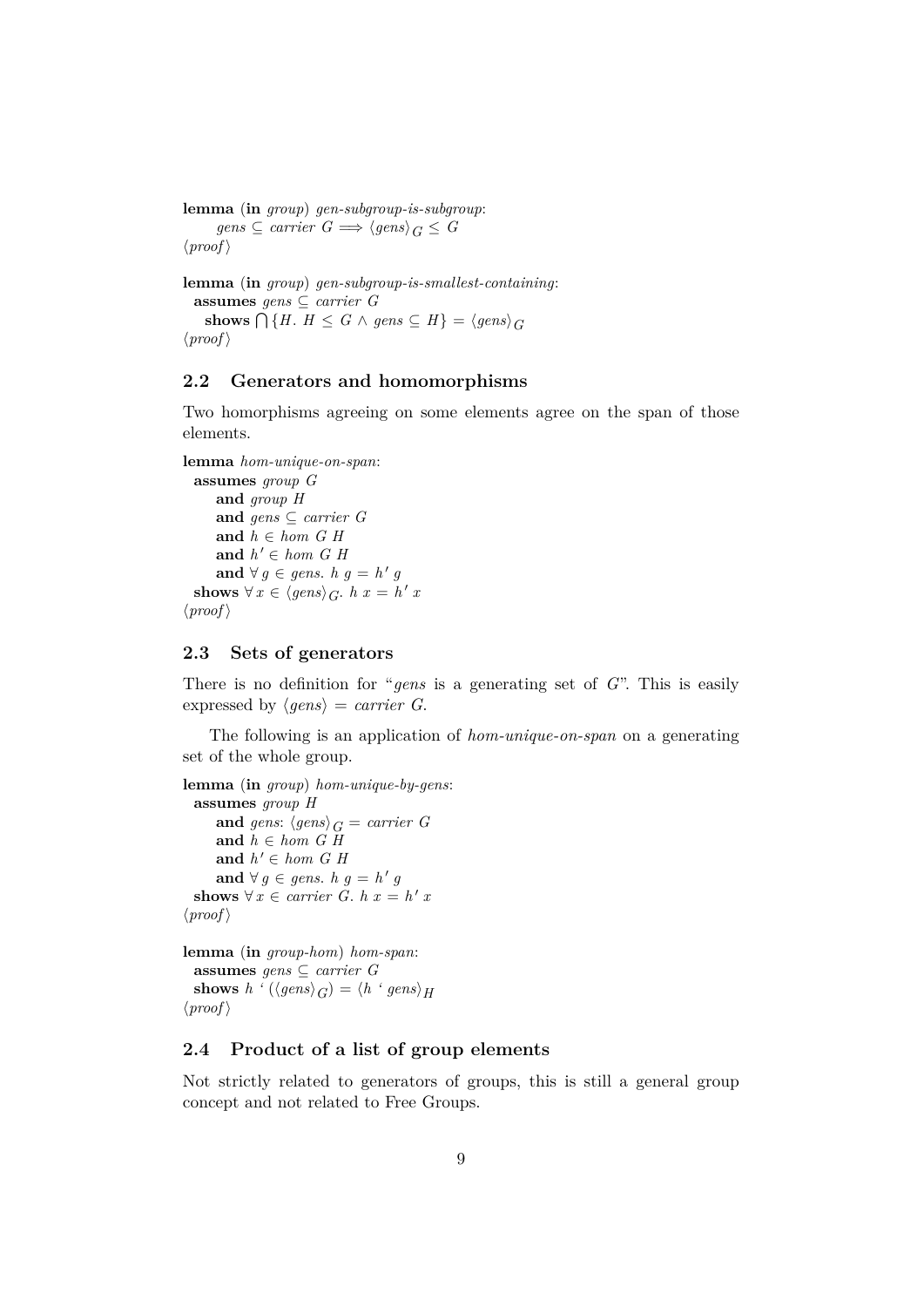**abbreviation** (**in** *monoid*) *m-concat* **where** *m-concat*  $l \equiv$  *foldr* (⊗) *l* 1

**lemma** (**in** *monoid*) *m-concat-closed*[*simp*]:  $set$  *l* ⊂ *carrier G*  $\implies$  *m*-concat *l* ∈ *carrier G*  $\langle proof \rangle$ 

**lemma** (**in** *monoid*) *m-concat-append*[*simp*]: **assumes** *set a* ⊆ *carrier G* **and** *set*  $b$  ⊆ *carrier G* **shows** *m*-concat  $(a@b) = m$ -concat  $a \otimes m$ -concat  $b$  $\langle proof \rangle$ 

**lemma** (**in** *monoid*) *m-concat-cons*[*simp*]: [[ *x* ∈ *carrier G* ; *set xs* ⊆ *carrier G* ]] =⇒ *m-concat* (*x*#*xs*) = *x* ⊗ *m-concat xs*  $\langle proof \rangle$ 

```
lemma (in monoid) nat-pow-mult1l:
 assumes x: x \in carrier \ Gshows x \otimes x [\cap] n = x [\cap] Suc n
\langle proof \rangle
```
**lemma** (**in** *monoid*) *m-concat-power*[ $simpl$ :  $x \in carrier \ G \Longrightarrow m\text{-}concat \ (replicate$  $n(x) = x \cap n$  $\langle proof \rangle$ 

#### <span id="page-9-0"></span>**2.5 Isomorphisms**

A nicer way of proving that something is a group homomorphism or isomorphism.

```
lemma group-homI[intro]:
 assumes range: h \cdot (carrier g1) \subseteq carrier g2
     and hom: ∀ x∈carrier g1. ∀ y∈carrier g1. h (x ⊗<sub><i>g1</sub> y) = h x ⊗<sub><i>g2</sub> h y</sub>
 shows h \in hom \ g1 \ g2\langle proof \ranglelemma (in group-hom) hom-injI:
 assumes ∀ x∈carrier G. h x = 1H → x = 1G
 shows inj-on h (carrier G)
\langle proof \ranglelemma (in group-hom) group-hom-isoI:
 assumes inj1: ∀ x∈carrier G. h x = 1H → x = 1G
     and surj: h ' (carrier G) = carrier H
 shows h ∈ iso G H
\langle proof \rangle
```
**lemma** *group-isoI*[*intro*]: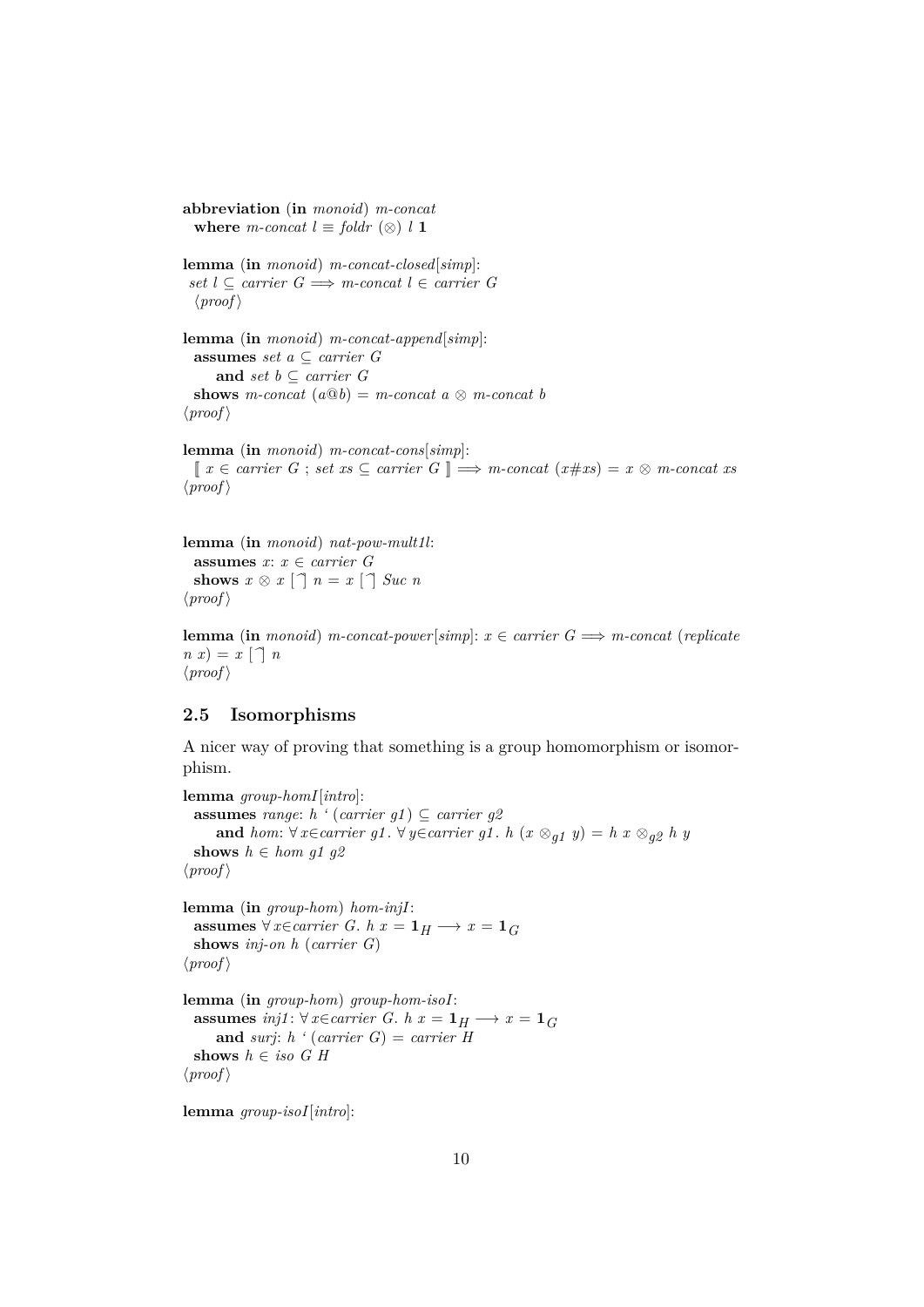```
assumes G: group G
     and H: group H
     and inj1: \forall x \in carrier \ G. \ h \ x = \mathbf{1}_H \longrightarrow x = \mathbf{1}_Gand surj: h ' (carrier G) = carrier H
     and hom: ∀ x∈carrier G. ∀ y∈carrier G. h (x ⊗G y) = h x ⊗H h y
  shows h \in iso \ G \ H\langle proof \rangleend
```
# <span id="page-10-0"></span>**3 The Free Group**

```
theory FreeGroups
imports
  HOL−Algebra.Group
  Cancelation
  Generators
begin
```
Based on the work in *Free*−*Groups*.*Cancelation*, the free group is now easily defined over the set of fully canceled words with the corresponding operations.

### <span id="page-10-1"></span>**3.1 Inversion**

To define the inverse of a word, we first create a helper function that inverts a single generator, and show that it is self-inverse.

```
definition inv1 :: 'a \ g-i \Rightarrow 'a \ g-iwhere inv1 = apfst Not
```

```
lemma inv1-inv1: inv1 \circ inv1 = id\langle proof \rangle
```
**lemmas** *inv1-inv1-simp* [*simp*] = *inv1-inv1* [*unfolded id-def* ]

**lemma**  $snd\text{-}inv1$ :  $snd \circ inv1 = snd$  $\langle proof \rangle$ 

The inverse of a word is obtained by reversing the order of the generators and inverting each generator using *inv1*. Some properties of *inv-fg* are noted.

**definition** *inv-fg* :: '*a word-g-i*  $\Rightarrow$  '*a word-g-i* **where**  $inv-fg \, l = rev \, (map \, inv1 \, l)$ 

**lemma** *cancelling-inf* [*simp*]: *canceling* (*inv1 a*) (*inv1 b*) = *canceling a b*  $\langle proof \rangle$ 

**lemma** *inv-idemp*: *inv-fg* (*inv-fg*  $l$ ) = *l*  $\langle proof \rangle$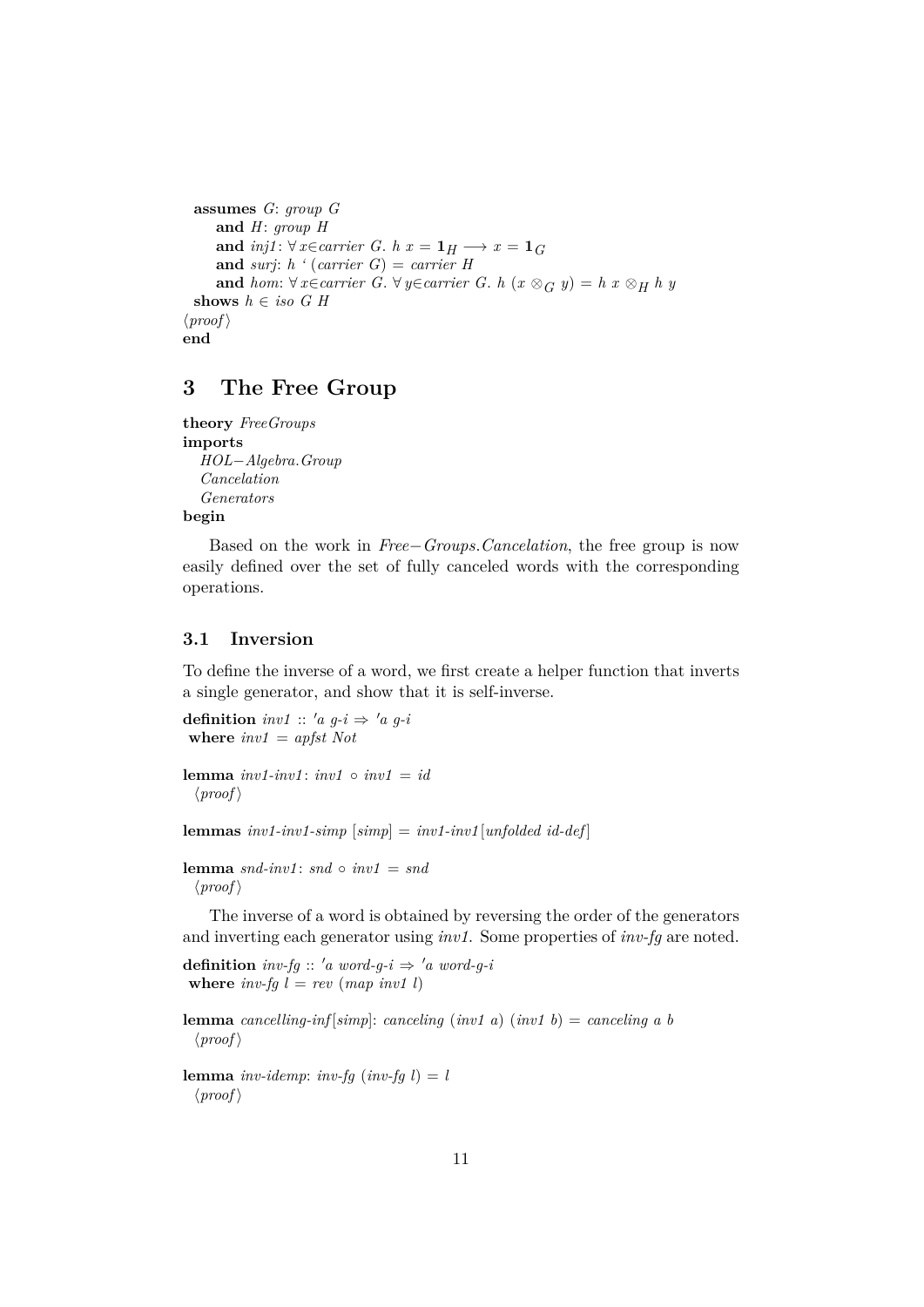**lemma** *inv-fg-cancel*: *normalize*  $(l \otimes inv\text{-}fg l) = []$  $\langle proof \rangle$ **lemma** *inv-fq-cancel2*: *normalize* (*inv-fq*  $l \text{ } @ l) = []$  $\langle proof \rangle$ **lemma** *canceled-rev*: **assumes** *canceled l* **shows** *canceled* (*rev l*)  $\langle proof \rangle$ **lemma** *inv-fg-closure1* : **assumes** *canceled l* **shows** *canceled* (*inv-fg l*)  $\langle proof \rangle$ **lemma** *inv-fg-closure2* : *l* ∈ *lists* (*UNIV* × *gens*)  $\implies$  *inv-fg l* ∈ *lists* (*UNIV* × *gens*)  $\langle proof \rangle$ 

# <span id="page-11-0"></span>**3.2 The definition**

Finally, we can define the Free Group over a set of generators, and show that it is indeed a group.

**definition** *free-group* :: 'a set => ((*bool* \* 'a) *list*) *monoid* ( $\mathcal{F}$ 1) **where**  $\mathcal{F}_{qens} \equiv \emptyset$  $\overline{c}$  *carrier* = {*l*∈*lists* (*UNIV* × *gens*). *canceled l* },  $mult = \lambda x y$ *, normalize*  $(x \otimes y)$ *,*  $one = []$ |)

**lemma** *occuring-gens-in-element*:  $x \in carrier \; \mathcal{F}_{gens} \Longrightarrow x \in lists \; (UNIV \times gens)$ 

 $\langle proof \rangle$ 

**theorem** *free-group-is-group*: *group*  $F_{gens}$  $\langle proof \rangle$ 

**lemma** *inv-is-inv-fg*[*simp*]:  $x \in carrier \mathcal{F}_{gens} \Longrightarrow inv_{\mathcal{F}_{gens}} x = invfg \; x$  $\langle proof \rangle$ 

## <span id="page-11-1"></span>**3.3 The universal property**

Free Groups are important due to their universal property: Every map of the set of generators to another group can be extended uniquely to an ho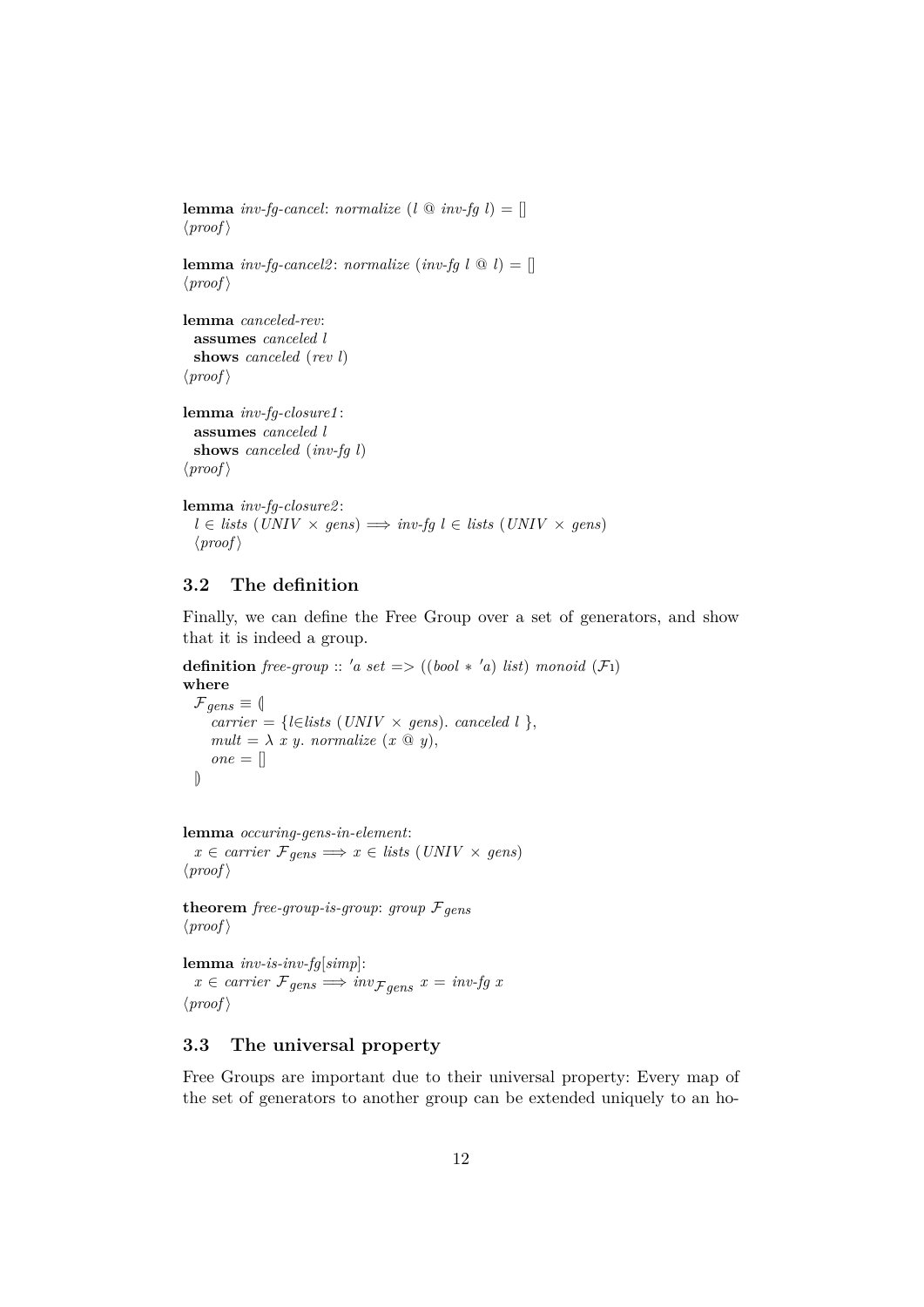momorphism from the Free Group. **definition** *insert* (ι) **where**  $\iota$   $g = [(False, g)]$ **lemma** *insert-closed*:  $g \in \text{gens} \Longrightarrow \iota \ g \in \text{carrier } \mathcal{F}_{\text{gens}}$  $\langle proof \rangle$ **definition** (**in** *group*) *lift-gi* **where**  $lift-gi f g i = (if f st g i then inv (f (snd g i)) else f (snd g i))$ **lemma** (**in** *group*) *lift-gi-closed*: **assumes**  $cl: f \in \text{gens} \rightarrow \text{carrier } G$ **and**  $\text{snd } \text{gi} \in \text{gens}$ **shows** *lift-gi f gi*  $\in$  *carrier G*  $\langle proof \rangle$ **definition** (**in** *group*) *lift* **where** *lift*  $f w = m\text{-}concat \ (map \ (lift\text{-}gi \ f) \ w)$ **lemma** (**in** *group*) *lift-nil*[*simp*]: *lift f*  $[] = 1$  $\langle proof \rangle$ **lemma** (**in** *group*) *lift-closed*[*simp*]: **assumes**  $cl: f \in \text{gens} \rightarrow \text{carrier } G$ and  $x \in \text{lists} \left( \text{UNIV} \times \text{gens} \right)$ **shows** *lift*  $f x \in carrier \ G$  $\langle proof \rangle$ **lemma** (**in** *group*) *lift-append*[*simp*]: **assumes**  $cl: f \in \text{gens} \rightarrow \text{carrier } G$ and  $x \in \text{lists (UNIV} \times \text{gens)}$ **and**  $y \in \text{lists (UNIV} \times \text{gens)}$ **shows** *lift*  $f(x \oplus y) = \text{lift } f(x \otimes \text{ lift } f(y)$  $\langle proof \rangle$ **lemma** (**in** *group*) *lift-cancels-to*: **assumes** *cancels-to x y* **and**  $x \in \text{lists}$  (*UNIV* × *gens*) **and**  $cl: f \in \text{gens} \rightarrow \text{carrier } G$ **shows** *lift*  $f x = l$ *ift*  $f y$  $\langle proof \rangle$ **lemma** (**in** *group*) *lift-is-hom*: **assumes**  $cl: f \in \text{gens} \rightarrow \text{carrier } G$ **shows** *lift*  $f \in hom \mathcal{F}_{gens}$  *G*  $\langle proof \rangle$ **lemma** *gens-span-free-group*: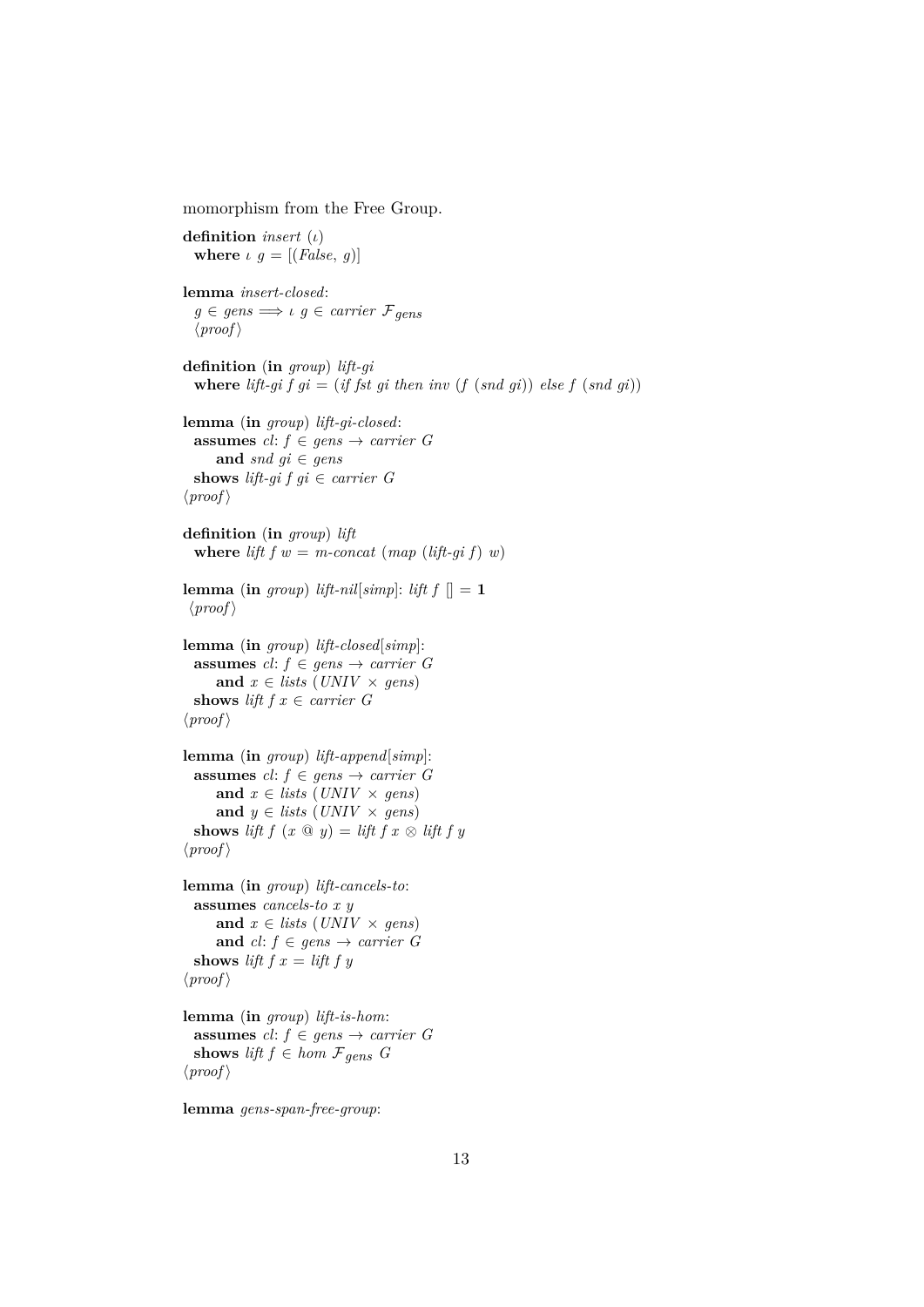**shows**  $\langle \iota \, 'gens \rangle_{\mathcal{F}gens} = carrier \, \mathcal{F}gens$  $\langle proof \rangle$ 

**lemma** (**in** *group*) *lift-is-unique*: **assumes** *group G* **and**  $cl: f \in \text{gens} \rightarrow \text{carrier } G$ and  $h \in hom \mathcal{F}_{gens}$  *G* **and**  $\forall g \in \text{gens. } h (g) = fg$ **shows** ∀ *x* ∈ *carrier*  $\mathcal{F}_{gens}$ . *h x* = *lift f x*  $\langle proof \rangle$ 

**end**

# <span id="page-13-0"></span>**4 The Unit Group**

**theory** *UnitGroup* **imports** *HOL*−*Algebra*.*Group Generators* **begin**

There is, up to isomorphisms, only one group with one element.

**definition** *unit-group* :: *unit monoid*

#### **where**

```
unit-group \equiv (carrier = UNIV ,
  mult = \lambda x y. (),
  one = ()|)
```

```
theorem unit-group-is-group: group unit-group
  \langle proof \rangle
```

```
theorem (in group) unit-group-unique:
 assumes card (carrier G) = 1
 shows ∃ h. h ∈ iso G unit-group
\langle proof \rangle
```
**end theory** *C2* **imports** *HOL*−*Algebra*.*Group* **begin**

# <span id="page-13-1"></span>**5 The group C2**

The two-element group is defined over the set of boolean values. This allows to use the equality of boolean values as the group operation. **definition** *C2*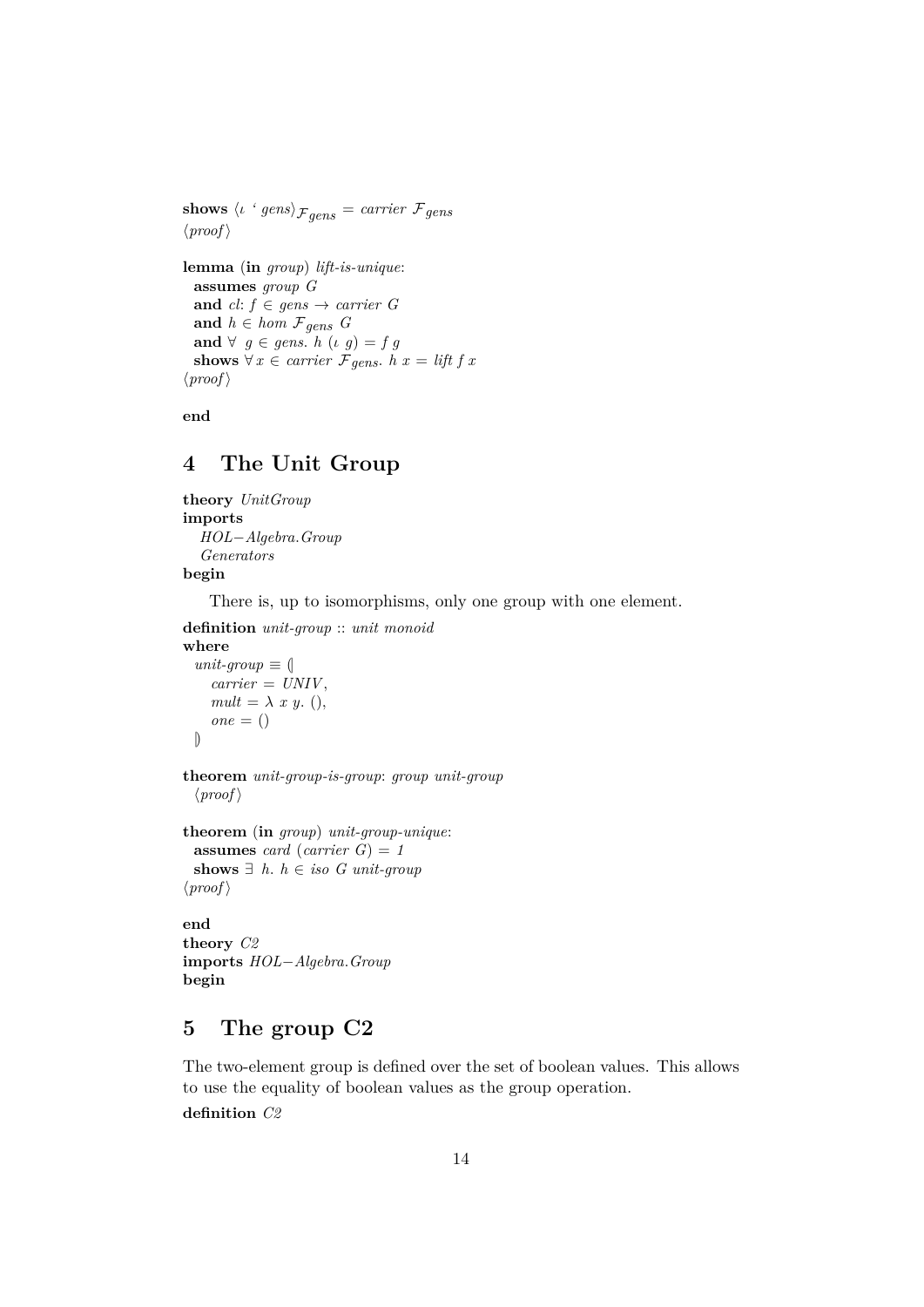where  $C2 = \int \text{carrier} = \text{UNIV}, \text{mult} = (=), \text{ one} = \text{True} \uparrow$ **lemma**  $[simp]$ :  $(\otimes_{C2}) = (=)$  $\langle proof \rangle$ **lemma** [*simp*]: 1*C2* = *True*  $\langle proof \rangle$ **lemma** [*simp*]: *carrier C2* = *UNIV*  $\langle proof \rangle$ **lemma** *C2-is-group*: *group C2*  $\langle proof \rangle$ **end**

# <span id="page-14-0"></span>**6 Isomorphisms of Free Groups**

```
theory Isomorphisms
imports
  UnitGroup
  HOL−Algebra.IntRing
  FreeGroups
  C2
  HOL−Cardinals.Cardinal-Order-Relation
begin
```
#### <span id="page-14-1"></span>**6.1 The Free Group over the empty set**

The Free Group over an empty set of generators is isomorphic to the trivial group.

**lemma** *free-group-over-empty-set*: ∃ *h*. *h* ∈ *iso* F{} *unit-group*  $\langle proof \rangle$ 

#### <span id="page-14-2"></span>**6.2 The Free Group over one generator**

The Free Group over one generator is isomorphic to the free abelian group over one element, also known as the integers.

```
abbreviation int-group
```
**where**  $int-group \equiv \int carrier = carrier \mathcal{Z}$ ,  $monoid.mult = (+)$ ,  $one = 0$ ::*int*  $\parallel$ 

**lemma** *replicate-set-eq*[*simp*]:  $\forall x \in set xs. x = y \Longrightarrow xs = replicate (length xs) y$  $\langle proof \rangle$ 

**lemma** *int-group-gen-by-one*:  $\langle \{1\} \rangle$ *int-group* = *carrier int-group*  $\langle proof \rangle$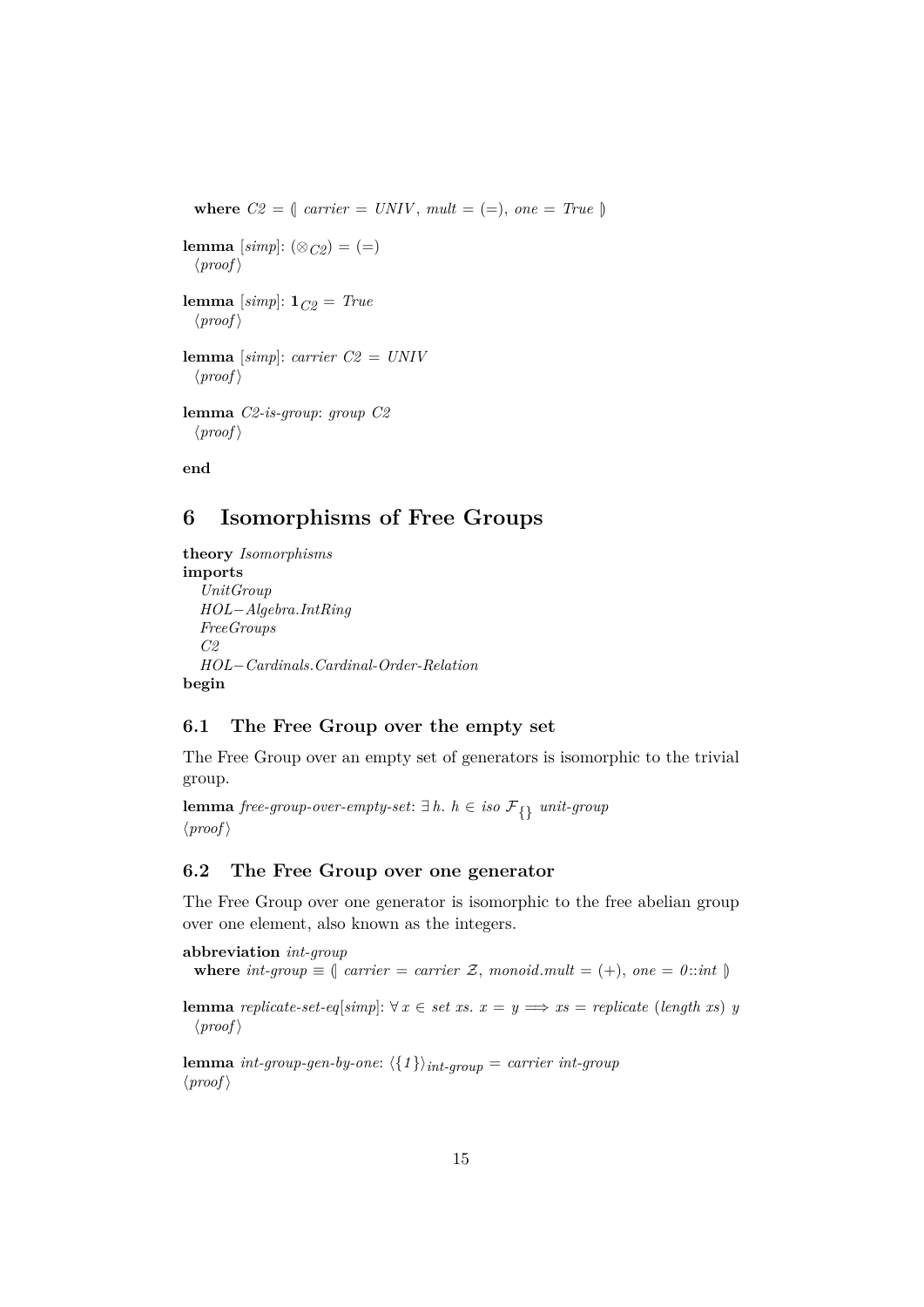**lemma** *free-group-over-one-gen*: ∃ *h*. *h* ∈ *iso* F{()} *int-group*  $\langle proof \rangle$ 

#### <span id="page-15-0"></span>**6.3 Free Groups over isomorphic sets of generators**

Free Groups are isomorphic if their set of generators are isomorphic.

**definition** lift-generator-function ::  $(a \Rightarrow 'b) \Rightarrow (bool \times 'a)$  list  $\Rightarrow (bool \times 'b)$  list **where** *lift-generator-function*  $f = map (map-productid f)$ 

```
theorem isomorphic-free-groups:
  assumes bij-betw f gens1 gens2
  shows lift-generator-function f \in iso \mathcal{F}_{gens1} \mathcal{F}_{gens2}\langle proof \rangle
```
#### <span id="page-15-1"></span>**6.4 Bases of isomorphic free groups**

Isomorphic free groups have bases of same cardinality. The proof is very different for infinite bases and for finite bases.

The proof for the finite case uses the set of of homomorphisms from the free group to the group with two elements, as suggested by Christian Sievers. The definition of *hom* is not suitable for proofs about the cardinality of that set, as its definition does not require extensionality. This is amended by the following definition:

```
definition homr
  where homr G H = \{h : h \in hom G H \land h \in extensional (carrier G)\}lemma (in group-hom) restrict-hom[intro!]:
 shows restrict h (carrier G) \in homr G H
  \langle proof \ranglelemma hom-F-C2-Powerset:
  \exists f. bij-betw f (Pow X) (homr (\mathcal{F}_X) C2)
\langle proof \ranglelemma group-iso-betw-hom:
```

```
assumes group G1 and group G2
     and iso: i \in iso G1 G2
 shows \exists f . bij-betw f (homr G2 H) (homr G1 H)
\langle proof \ranglelemma isomorphic-free-groups-bases-finite:
  assumes iso: i \in iso \mathcal{F}_X \mathcal{F}_Yand finite: finite X
 shows ∃f. bij-betw f X Y
```
 $\langle proof \rangle$ 

The proof for the infinite case is trivial once the fact that the free group over an infinite set has the same cardinality is established.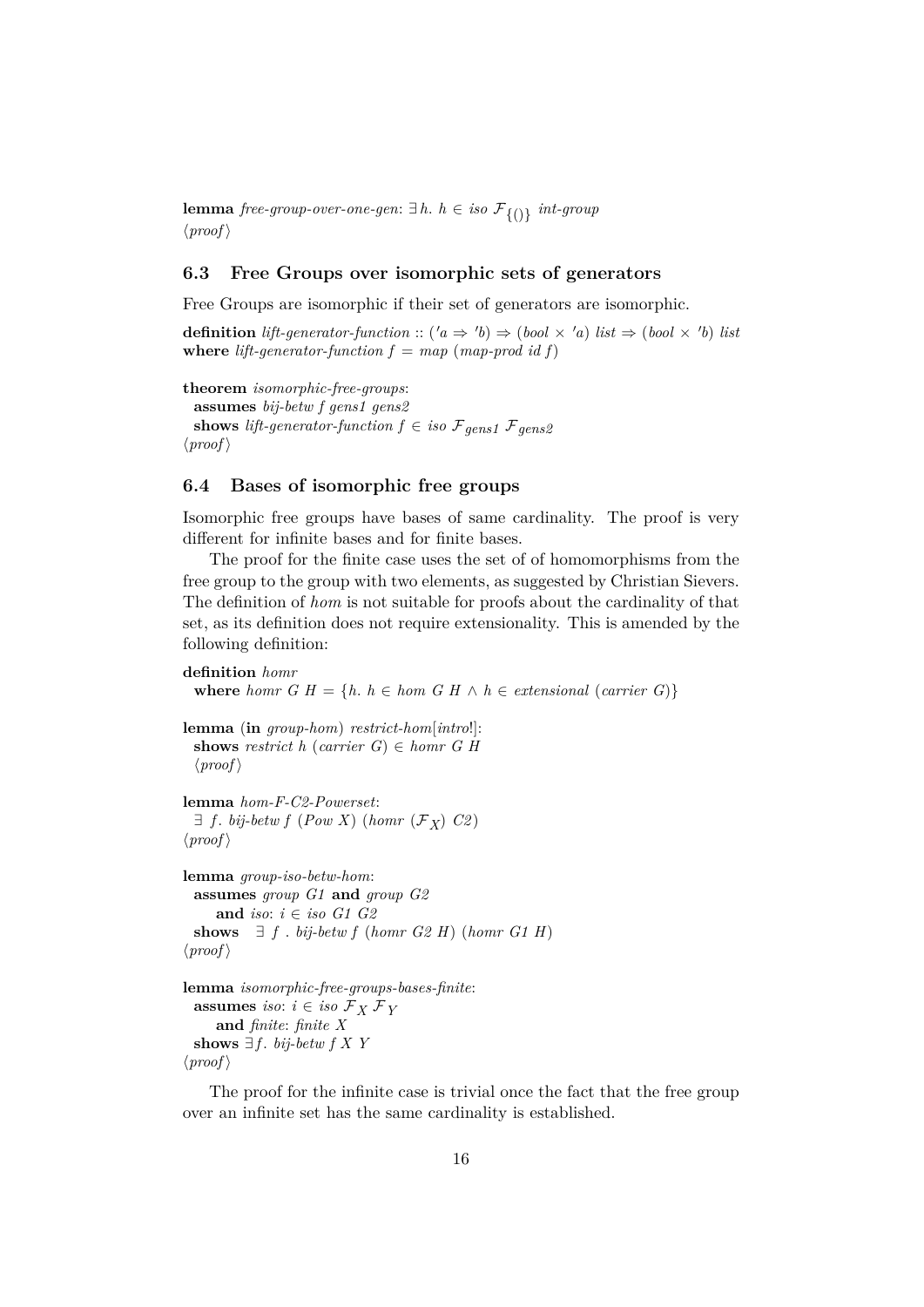```
lemma free-group-card-infinite:
  assumes ¬ finite X
  shows |X| = o |carrier \mathcal{F}_X|
\langle proof \rangle
```

```
theorem isomorphic-free-groups-bases:
  assumes iso: i \in iso \mathcal{F}_X \mathcal{F}_Yshows ∃f. bij-betw f X Y
\langle proof \rangle
```
**end**

# <span id="page-16-0"></span>**7 The Ping Pong lemma**

```
theory PingPongLemma
imports
  HOL−Algebra.Bij
  FreeGroups
begin
```
The Ping Pong Lemma is a way to recognice a Free Group by its action on a set (often a topological space or a graph). The name stems from the way that elements of the set are passed forth and back between the subsets given there.

We start with two auxiliary lemmas, one about the identity of the group of bijections, and one about sets of cardinality larger than one.

```
lemma Bij-one[simp]:
 assumes x \in Xshows 1_{BiGroup X} x = x\langle proof \ranglelemma other-member:
  assumes I \neq \{\} and i \in I and card I \neq Iobtains j where j \in I and j \neq i\langle proof \rangle
```
And now we can attempt the lemma. The gencount condition is a weaker variant of "x has to lie outside all subsets" that is only required if the set of generators is one. Otherwise, we will be able to find a suitable x to start with in the proof.

```
lemma ping-pong-lemma:
 assumes group G
 and act ∈ hom G (BijGroup X)and q \in (I \rightarrow carrier \ G)and \langle g \cdot I \rangle_G = carrier \ Gand sub1: ∀ i∈I. Xout i ⊆ Xand sub2: ∀ i∈I. Xin i \subseteq X
```